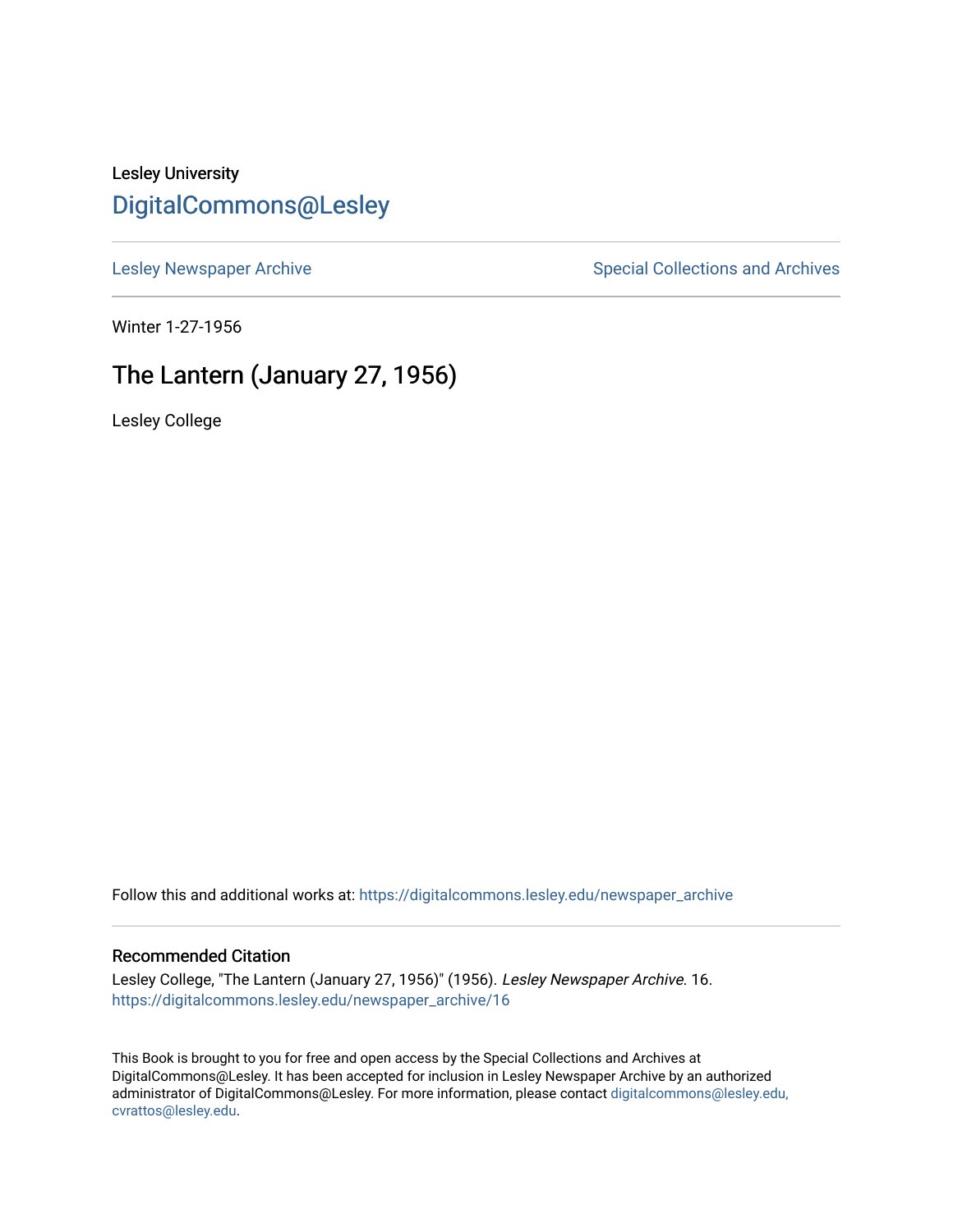

**VOL. XVII** 

**JANUARY 27, 1956** No. 6

**MISS TRUDY SALOMAN TO PLAY WITH BOSTON CIVIC SYMPHONY** 

# **Lesley Receives Ford Grant**

On Monday, December 12, 1955, the Ford Foundation made an announcement which electrified every member of our Lesley family. Lesley had been included among the selected 615 regionally accredited, privately-supported, liberal arts and science colleges and universities in the United States to receive a special grant of many thousands of dollars to help raise faculty salaries.

Henry Ford II, chairman of the Foundation's Trustees, aid in part in explaining the grant, "All the objectives of higher education ultimately depend upon the quality of teaching. In the opinion of the Foundation's Trustees, private and corporate philanthropy can make no better in vestment of its resources than in helping to strengthen American education at its base-the quality of its teaching . . . ."

/. The grant *to* Lesley, currently set ai \$64,000, will be paid in two parts, the first coming to the college on or before July 1, 1956; the other, one year later. Only the income from the invested principal is to be available annually for the projected raises. At the end of ten years, the principal, representing the actual salary-budget for full-time Lesley teachers in .the arts and sciences during the college year 1954-55, becomes free of restriction and may be used according to the discretion of the college.

Miss Katherine G. Stains wishes to announce that the book entitled *T'/iimble Bells Tinkle* will be off the press about the first of March. The delay in publication has been due to several reasons, and Miss Stains appreciates the patience of all those goad people who have ordered it. Will anyone who has sent in an order and who has not received a notice of postponement please notify Miss Stains? Copies of the book will be delivered in the early part of March. For those who have not ordered the book and who would like to have it, copies will be available in the book store about the fifteenth of March.

.................................... **CALENDAR OF EVENTS** 

Jan 23-Feb. 1 Exam period. Feb. 6 Classes resume 9 a. m. Feb. 11 National Teachers Exams. Feb. 17 Alumni Square Dance. Feb. 17-23 Washington's Birthday' Recess. Feb. 24 Penguin Jam Session. Mar. 10 Worcester Tech Glee Club

Concert. Mar. 14 Vespers.

Mar. 16 Building Fund Acquaint-

ance Dance. Mar. 17 Glee Club Concert at Worcester Tech.



# **ALA Grant**

The Livingston Stebbins Library of Lesley College has been selected to receive one of the 1,600 sets of Great Books of the Western World being distributed through a selection committee of the American Library Association under a grant from the Old Dominion Foundation.

To assure that an adequate cross-section of universities, colleges and public libraries possessed the set, the Old Dominion Foundation advanced a sum sufficient to distribute 1,000 sets and invited the American Library Association to serve as the agency of selection and distribution. A special ALA Great Books Selection Committee, appointed for this purpose by the ALA Executive Board, has been working at this project for several months. The celebrated 54-volume work, including the unique idea-index the Syntopicon, was produced by Encyclopedia Britannica in collaboration with the University of Chicago.

Following is a description of Great Books of the Western World by Encyclopedia Britannica, Inc:

"The set contains 54 volumes encompassing 443 works by 74 authors spanning Western thought from Homer and the Bible to the 20th century. The set contains whole works, not excerpts, and for 21 of the 74 authors, ALL their works. It represents the only publication in English, or the only edition aside from rare or expensive printings of key works by Aristotle, Hippocrates, Galen, Euclid, Archimedes, Ptolemy, Copernicus, Galileo, Harvey, Descartes, Pascal, Newton, Montesquieu, Kant, Lavoisier, Fourier, Faraday and Freud.

"The set includes 12,000 pages of original writing, including Dr. Hutchins' introductory volume, "The Great Conversation," and the 102 introductory essays in The Syntopicon by Dr. Adler. The unique contribution of the set is the Syntopicon, Volumes 2 and 3. It comprises an "idea index" through which it is possible to trace 102 fundamental "Great Ideas" and their 2,987 subordinate topics through all the writings in Volumes 4 to 54 of the set.

"The Syntopicon operates in the field of ideas as the dictionary does in the field of words and the encyclopedia in the field of facts, thus constituting a third basic reference work. There are 163,000 references to the volume, page, and part of page in which the 2,987 topics are discussed in the 443 works."

Miss Trudi Salomon will be playing with the Civic Symphony Orchestra of Boston, Inc. at Jordan Hall, February 9, at 8 :30. Miss Salomon is the instructor of Lesley's basic piano program originated last year to meet the needs of the students.

In 1954 at Lesley Night at the Boston Pops, Miss Salomon was the guest soloist. Since then she has concertized extensively. She has been chosen by Paul Cherkassy to play with Civic Symphony, the brilliant "Burlesque" for piano and orchestra by Richard Strauss. We are very proud of the achievements of our faculty member, and are sure that our Lesley family will want to attend this outstanding concert. Tickets may be obtained from Miss Gray.

### **LIBRARY CONTEST**

The Library Committee announces a Personal Library Contest for Lesley students. The purpose of the contest is to give support and encouragement to those students who are interested in building up, in their undergraduate years, a collection of worthwhile books as the nucleus of a permanent personal library.

Shortly before Commencement, those students who wish to compete in the contest, will be asked to put their own personal libraries on display; and a prize of one hundred dollars, half in books of the contestant's choice, and half in cash, will be awarded to the one whose collection, in the opinion of the judges, represents the best collection and selection.

The one hundred dollar prize is being given by Dr. Livingston Stebbins, Chairman of the Board of Trustees of Lesley College.

The following stipulations have been agreed upon by the Library Committee:

1. Each contestant shall display as many books as she chooses, but (a) no more than seventy-five; and (b) she will be given the space of one ordinary card table upon which to display her books. She may provide not more than two shelves above the table.

2 All books must be the personal possession of the student exhibiting them.

3 All books will be judged on the following points:

- \_a. Their suitability, usefulness and value for the undergraduate.
- b. Each collection will be judged as a whole; a well rounded unit should be the goal; a collection of unrelated books would be less desirable. The library might show, however, a broad range of interests or a specialized interest in some narrower field.

The Library Committee plans to post a detailed statement of the rules and some suggestions soon after the beginning of next semester,